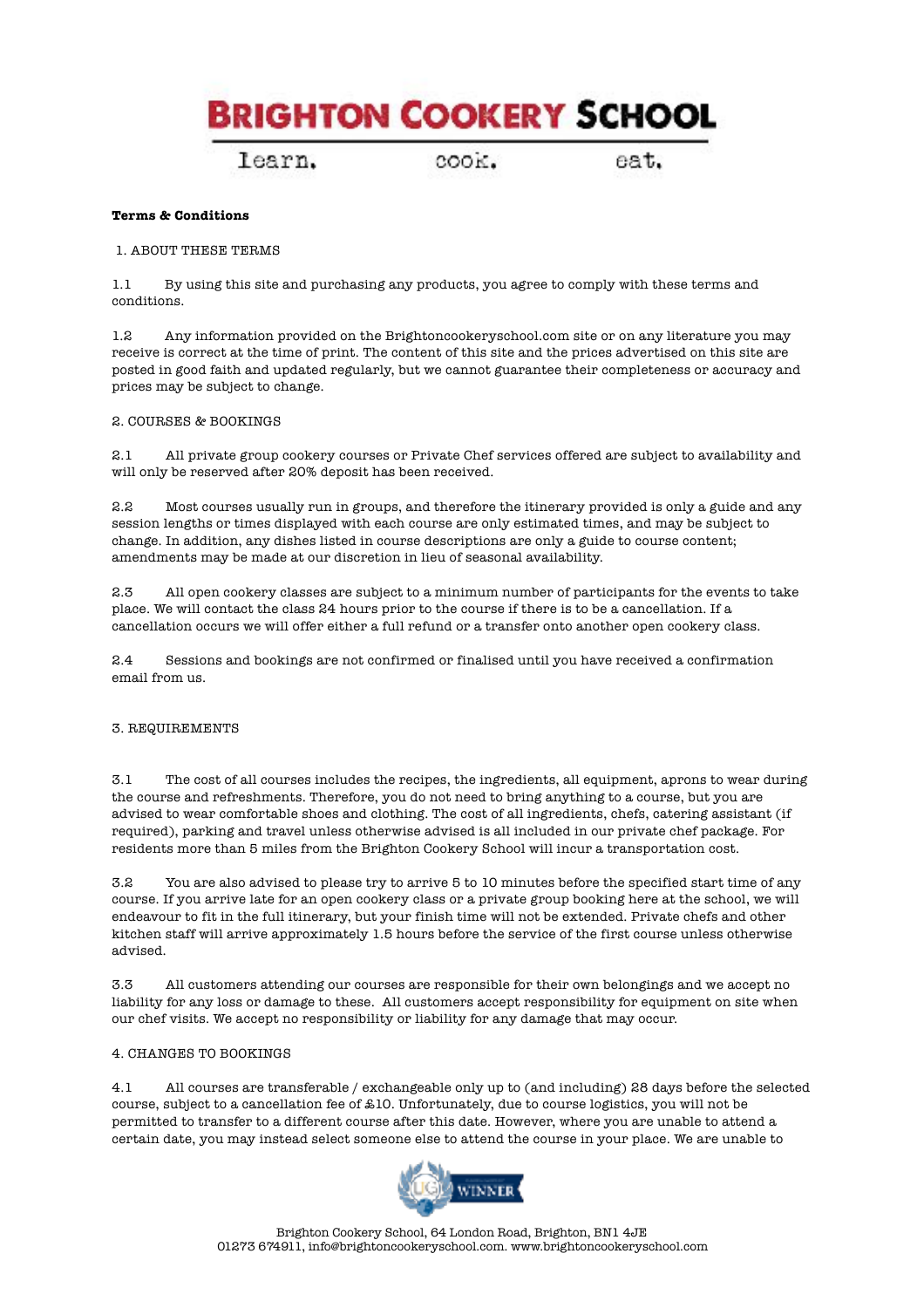learn.

COOK.

eat.

offer full refunds if cancelling a booking less than 28 days prior to the course. Please refer to our refunds policy below.

4.2 If the substituted course costs more than the original course, you will be asked to pay the difference prior to the substituted course; if the substituted course is less than the original course, the remaining credit will be refunded in the form of a credit note, which may be used towards any products or courses from the website, and will be valid for 1 year from issue.

4.3 We reserve the right to cancel or reschedule any booking date and in this case, we will do our best to notify you as soon as possible of the rescheduled date. All attendees will be notified and will be able to transfer onto another course, or receive a full refund if cancelling the booking under these circumstances.

4.4 Regretfully in these circumstances, we are not liable and are unable to reimburse any expenses you may have occurred in relation to the cancelled event.

## Adverse weather policy

4.5 We are not able to offer refunds or late notice amendments to courses or bookings where customers are unable to reach us due to adverse weather conditions. If you are unable to attend a class or we are unable to reach your address due to adverse weather conditions, please let us know as soon as you can and in turn we will give as much notice as possible. You may be able to claim on any travel insurance policies you have or took out to cover your trip to us.

4.6 In the event that you are unable to reach us, you may send someone else in your place. Please telephone us on 01273 674 911 to let us know if this is the case.

4.7 We understand that it is not your fault if you are unable to reach us in adverse weather conditions. However, even if just one person attends the course, we will have to run the course.

# 5. LOCATION

5.1 Customers should ensure that they carefully check and attend at the correct venue for the course selected. Courses are held at our venue, the detail are as follow:

Brighton Cookery School, 64 London Road, Brighton, BN1 4JE.

5.1.a Customers should ensure that they have given us the correct venue postal address and contact telephone number for private chef/outside catering bookings and that there is someone on the premises to allow our staff access at the agreed time, which is usually 1.5 hours before the dinner is scheduled to be served.

5.2 In the unlikely event of this venue being unavailable for reasons beyond our or your control, an alternative venue may be offered wherever possible. Please be aware that this could involve a change of venue, date and/ or course selection. In these circumstances, any refunds will be entirely at our discretion.

#### 7. PRICES

7.1 Unless otherwise agreed by us in writing, the price for the courses shall be the prices set out on this site and in any price lists published on the date on which an order is placed. Prices are subject to change and may do so, depending on availability of certain courses.

7.2 The prices displayed for the products shall be exclusive of any value added tax, and exclusive of all costs or charges in relation to delivery, which the Customer will pay in addition to the items ordered.

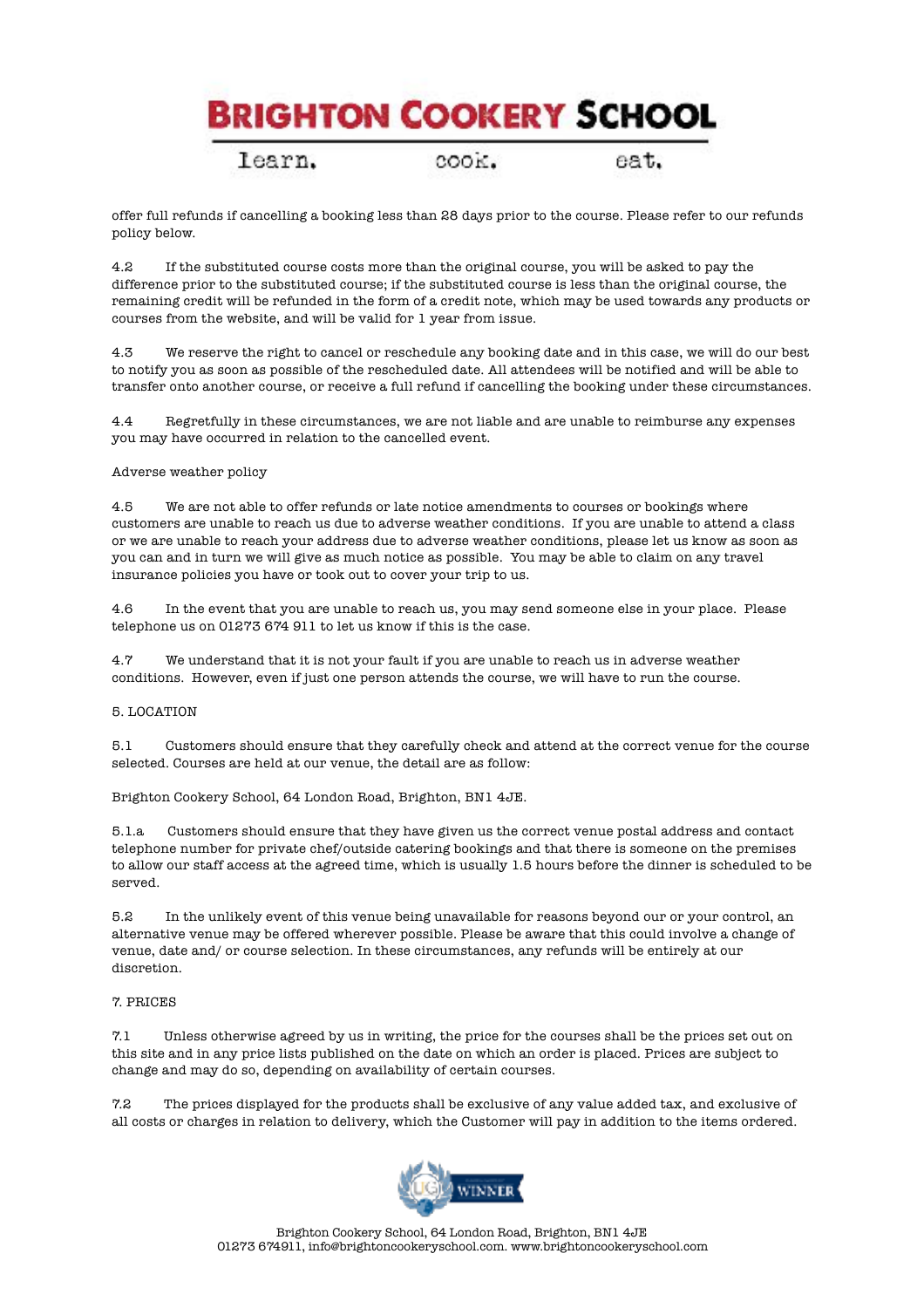learn.

COOK.

eat.

7.3 All services offered are subject to availability and if we cannot complete your order within 28 days, then we will contact you and you will be offered a full refund.

# Payment for Group Bookings

8.4 For Corporate or Group Bookings, courses are normally tailored to your requirements. Therefore, reservations must be made in advance and a non-refundable deposit of 20% must be paid upon booking. The remaining balance must be paid 28 days before the scheduled course. Cancellations and changes in the number of participants are possible by notifying us.

8.5 In exceptional circumstances, and where spaces are available on a scheduled course, group bookings may be made on less than 28 days notice prior to the course. Where a course is booked in this way, then full payment will be required at the time of booking.

8.6 You should try to ensure that you have accurate numbers of attendees when making a group booking with us. However, if you are unable to confirm exact numbers at the time of booking, you should confirm the minimum number of attendees and then additional people may be added closer to the course date.

8.7 You should try to let us have the correct number of attendees at least 14 days prior to the course date, because if the number of attendees decreases after this date, then there is no refund available on the total price paid. If the number of attendees increases, then you will be asked to pay the outstanding balance prior to the course date or catering booking.

8.8 We ask that final numbers of attendees reaches us no later than two days before the booked course. This will enable us to order the correct amount of ingredients.

8.9 To secure your place on an open cookery class, full payment is required.

# 9. REFUNDS AND CANCELLATIONS

9.1 We are unable to offer full refunds if cancelling a booking more than 7 working days after you have made the original course booking. If you are not able to attend the class you are booked on, bookings are transferable to another date, however this will incur a cancellation fee, depending on how much notice is given prior to the course date, the same applies for changes in date for our outside catering/ private chef services, as follows:

Cancellation period Cancellation Fee

prior to the course date

- More than 28 days  $$10$  per class/per guest
- 7 28 days 25% of the full booking fee
- 3 6 days 50% of the full booking fee

Less than 3 days 100% of the full booking fee will be forfeited

9.2 Please contact the school either via email or telephone and let us know the name of the person coming in your place.

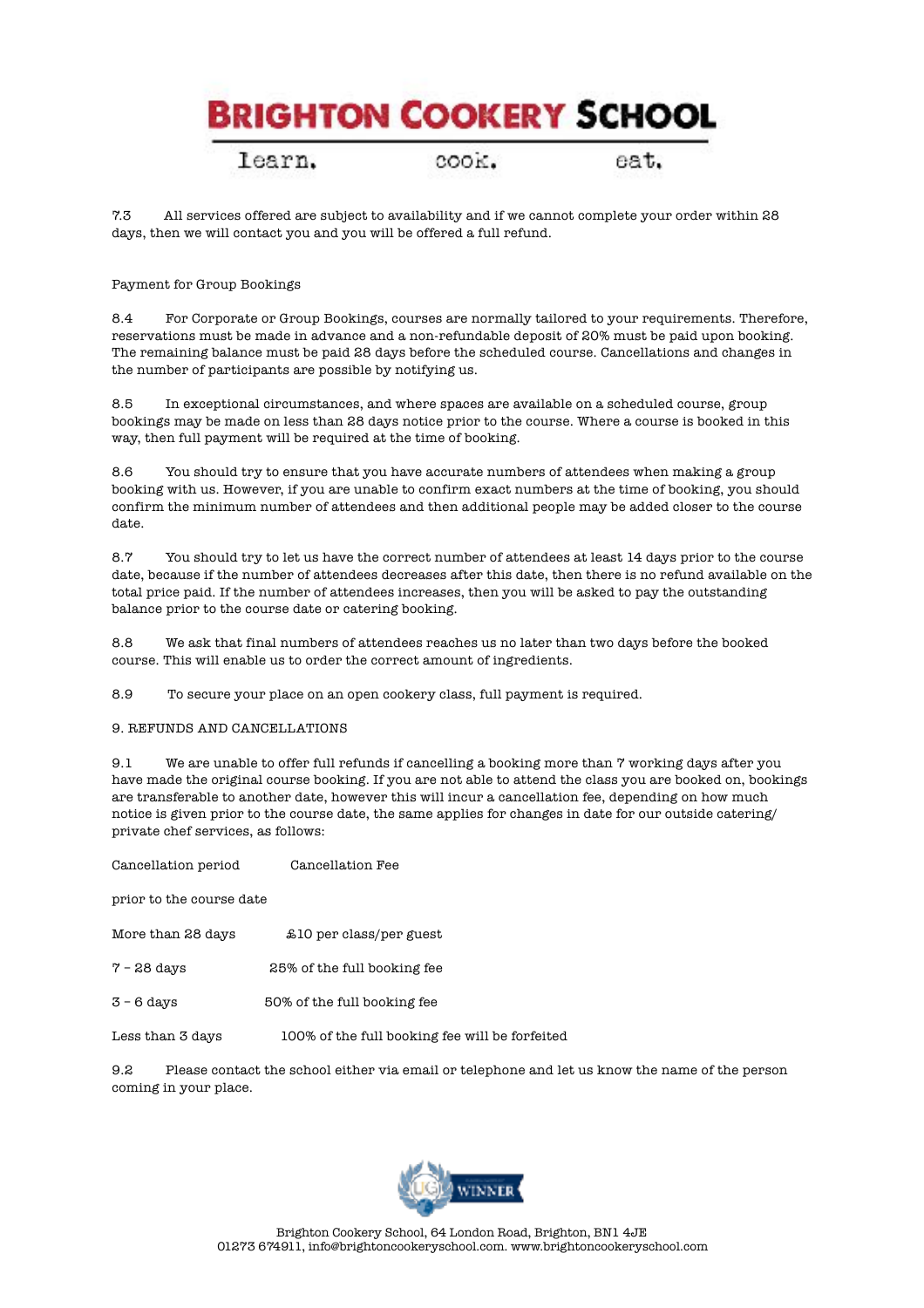learn.

COOK.

eat.

9.3 If you need to cancel a booking, but do not have an alternative date to rebook on to, we will issue credit notes in the form of vouchers, minus the relevant cancellation fee and these vouchers will be valid for 6 months from the date of issue. We do not offer cash refunds.

# Refunds and Cancellations of Group Bookings

9.6 Any deposit paid shall be refundable in full where you cancel the group booking within 7 working days of making the original booking. All deposits paid are non-refundable if cancelling a group booking more than 7 working days after you have made the original course booking.

9.7 If cancelling a group booking more than 7 working days after you have made the original course booking and less than 14 days prior to the course date (when the total price of the course has been paid), then 65% of the total price shall be non-refundable, i.e. the 50% deposit and an additional 15% cancellation charge. The cancellation charge of 15% shall be in our complete discretion (and may not be charged where you are re-booking a different class).

Cancellation period Cancellation Fee

prior to the course date

More than 14 days 50% deposit

Less than 14 days 65% of the full course fee will be forfeited

# 11. LIMITATION OF LIABILITY

11.1 Subject to below, the following provisions set out our entire financial liability (including any liability for the acts or omissions of our employees or agents and visiting chefs) to you in respect of any breach of these terms and conditions; and any representation, statement or tortious act or omission including negligence arising under or in connection with these Terms and Conditions.

11.2 All warranties, conditions and other terms implied by statute or common law (save for the conditions implied by section 12 of the Sale of Goods Act 1979) are, to the fullest extent permitted by law, excluded from the Contract.

11.3 Nothing in these conditions excludes or limits our liability for death or personal injury caused by our negligence.

11.4 Subject to the above, our total liability in contract, tort (including negligence or breach of statutory duty), misrepresentation or otherwise, arising in connection with the performance of these Terms and Conditions shall be limited to the total price paid for the courses or private chef services; and

11.5 we shall not be liable to you for any indirect or consequential loss or damage (whether for loss of profit, loss of business, depletion of goodwill or otherwise), costs, expenses or other claims for consequential compensation whatsoever (howsoever caused) which arises out of or in connection with these Terms and Conditions.

11.6 We do not accept any liability to you or any third party for any error or omission on this site. We reserve the right to change, update or delete any information on this site without prior notice by posting such changes here.

12. COMPLAINTS

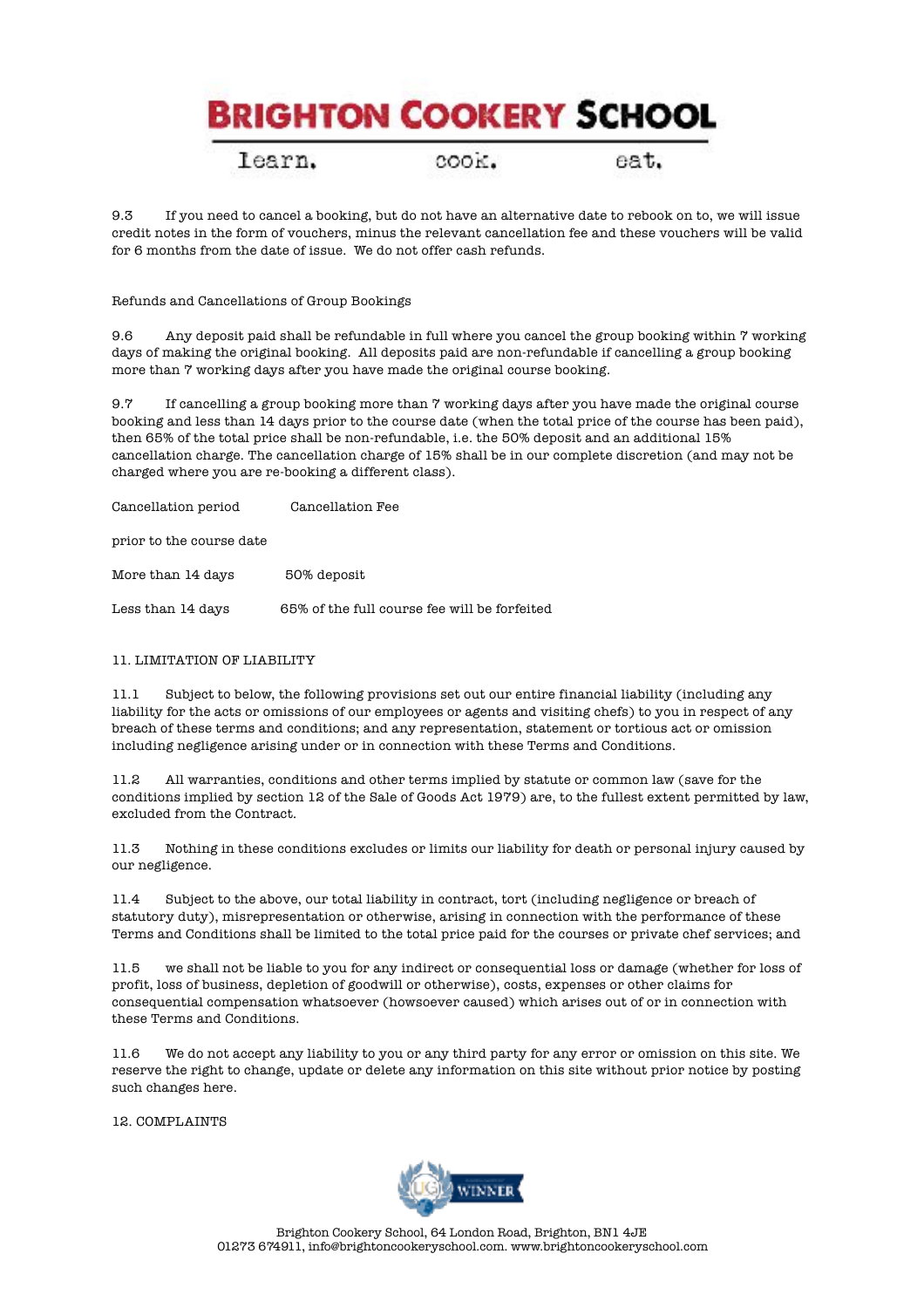learn.

cook.

eat.

12.1 We will endeavor to respond to any complaints within five working days. Please direct any complaint you may have to info@brightoncookeryschool.com or in writing to The Manager at Brighton Cookery School, 64 London Road, Brighton, BN1 4JE.

# 13. FORCE MAJEURE

13.1 We reserve the right to defer the date of delivery of a product or a course if we are prevented from or delayed in the carrying on of our business due to circumstances beyond our reasonable control including, without limitation, acts of God, governmental actions, war or national emergency, acts of terrorism, protests, riot, civil commotion, fire, explosion, flood, epidemic, lock-outs, strikes or other labor disputes, or restraints or delays affecting carriers or inability or delay in obtaining supplies of adequate or suitable materials, provided that, if the event in question continues for a continuous period in excess of 30 days, you shall be entitled to cancel the product ordered or course booked.

13.2 In the unlikely event of a course or location being unavailable for reasons beyond our control, an alternative course or venue may be offered wherever possible.

## 14. INTELLECTUAL PROPERTY

14.1 The 'Brighton cookery school' name, logo and all related product and service names, design marks and slogans are the trademarks or service marks of Brighton cookery school Limited.

14.2 The copyright in all the material on this site is owned or licensed by La Brighton cookery School Limited. Your access to the material does not give you a license to reproduce, distribute or otherwise use this material, apart from downloading it onto one computer for your personal use only.

#### 15. LINKS

15.1 From time to time this site may also include links to other websites. These links are provided for your convenience only, and do not signify that we endorse those website(s). We have no responsibility for the content of the linked website(s).

15.2 You may not create a link to this website from another website or document without our prior written consent.

#### 16. GENERAL

#### 16.1 Entire Agreement

These Terms and Conditions set out the entire agreement and understanding between us and you confirm that you have not entered into these Terms and Conditions in reliance upon any representation, warranty or undertaking, written or oral, to whomsoever made which is not set out or referred to in these Terms and Conditions.

16.2 Severability If any provision of these Terms and Conditions is held by a court or other competent authority to be invalid or unenforceable in whole or in part, the validity of the other provisions of these Terms and Conditions and the remainder of the provision in question shall not be affected.

# 16.3 Third Parties

A person who is not a party to these Terms and Conditions has no rights under the Contracts (Rights of Third Parties) Act 1999 to enforce any term of these Terms and Conditions but this does not affect any right or remedy of a third party which exists or is available apart from the Act.